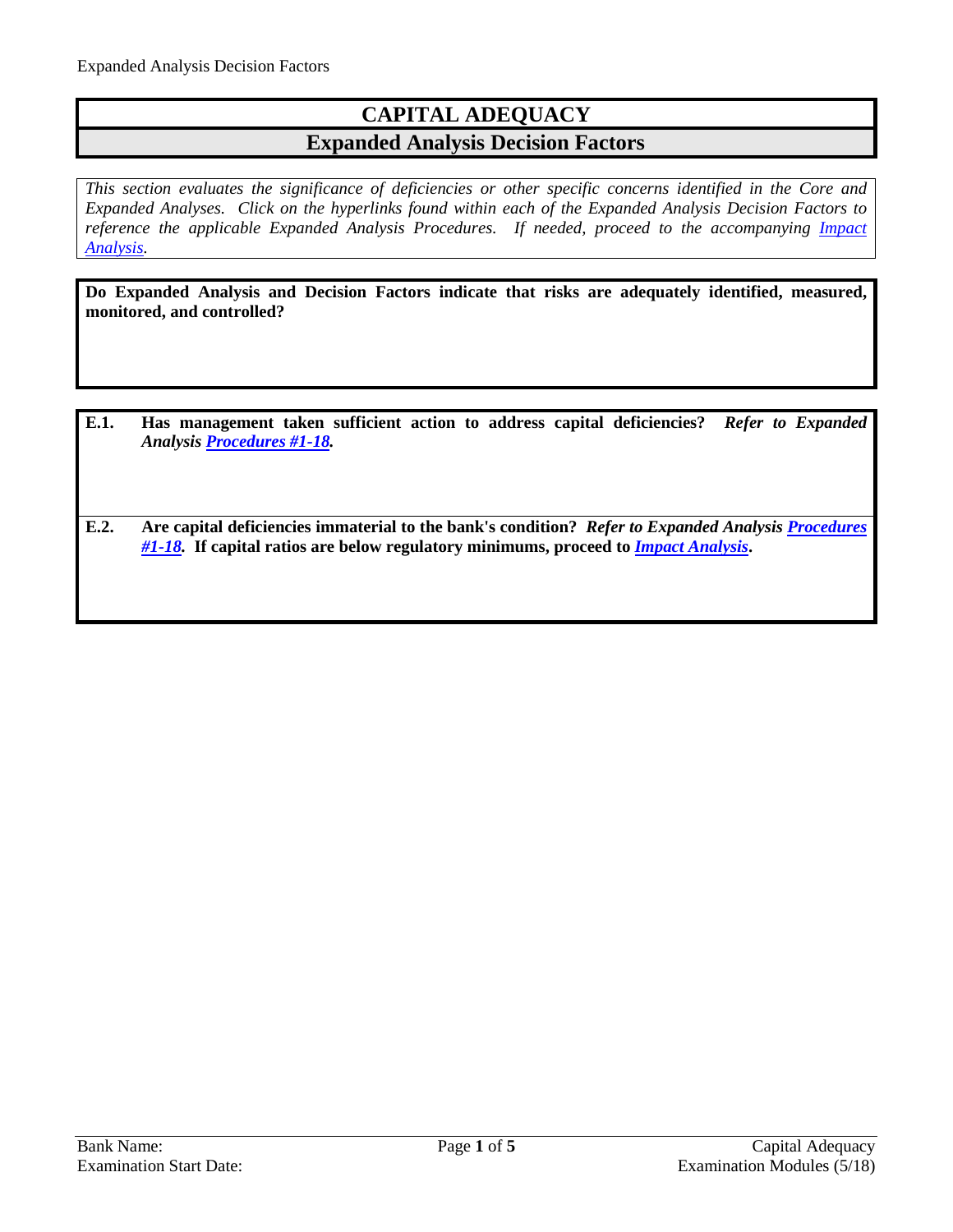# **CAPITAL ADEQUACY Expanded Analysis Procedures**

*Generally, procedures used in the Expanded Analysis should target concerns identified in the Core Analysis and Decision Factors. The flexible procedures specified for the Core Analysis also apply to the Expanded Analysis.*

## <span id="page-1-0"></span>**Policies and Procedures**

- **1. Determine why exceptions to internal policies or regulatory capital requirements exist. Consider whether management:**
	- **Overlooked issues,**
	- **Is unfamiliar with or disregarded regulatory requirements, or**
	- **Is unfamiliar with or disregarded established internal policies.**
- **2. Determine whether management commits to and supports the adoption of appropriate controls and monitoring practices that will ensure that internal policy and procedure guidelines will be followed in the future. Determine whether proposed controls, if any, are reasonable.**
- **3. Evaluate management's response to examiner and auditor recommendations.**

## **Internal Controls**

**4. Review general ledger transactions since the prior examination. Obtain or prepare a detailed capital reconciliation and scrutinize entries for appropriateness.**

**5. Review procedures regarding stock certificates to assess the following controls:**

- **Unissued stock certificates are under dual control, and**
- **Redeemed stock certificates are properly controlled and canceled.**

**Audit or Independent Review**

**6. Research all inadequacies cited in audit or independent reviews to determine the underlying cause(s).**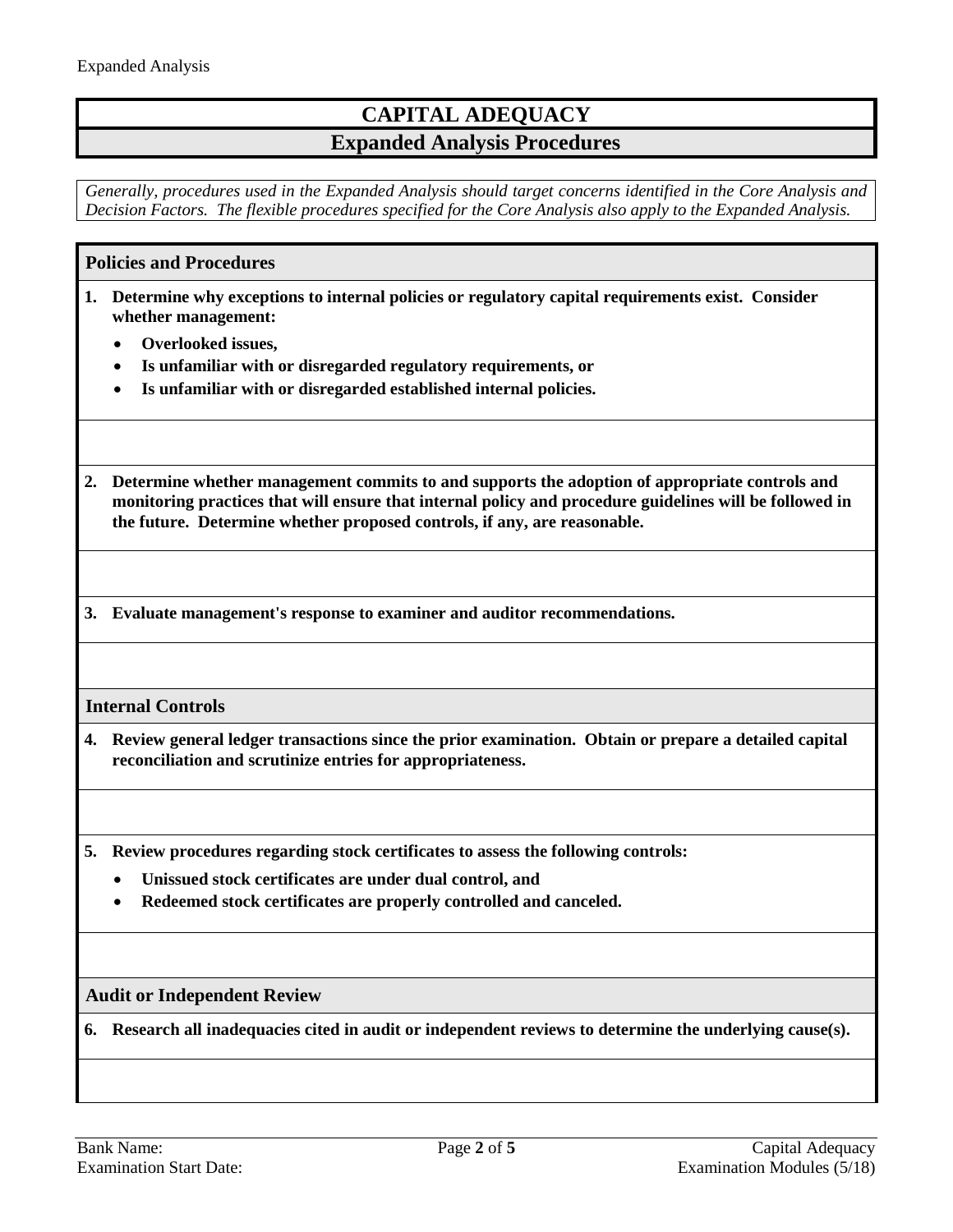**7. Evaluate the materiality of any deficiencies disclosed in the audit or independent reviews.**

#### **Information and Communication Systems**

**8. Research the inaccuracies or inadequacies in reporting systems to determine underlying cause.**

**9. Evaluate the appropriateness of reports distributed to management and the board.**

**10. Determine whether any of the inaccuracies cited above compromise management's planning efforts or negatively affect the overall effectiveness of implementing strategic initiatives.**

**11. Consider the implications of employee stock ownership plans (ESOPs) and associated accounting procedures. Refer to the Consolidated Reports of Condition Instructions. (FDIC: Refer to Advisory Opinions 81-15, 84-22, 90-18, 91-33, and 93-75.)**

## **Earnings Considerations**

**12. If there is significant uncertainty whether the bank's future performance will be satisfactory, estimate future capital levels under applicable and to-be-phased-in regulatory capital rules using information collected during the examination and discussions with management (such as, additional provision expenses, estimated impairment losses related to goodwill or core deposit intangibles, fees paid to the parent company, and non-recurring items).**

**13. Determine whether there is undue pressure to pay dividends. Items to consider include:**

- **The holding company's financial condition and contractual obligations,**
- **The financial condition of affiliates,**
- **Stockholder or market pressure, and**
- **Capital distribution and bonus limitations under the capital conservation buffer (effective phase-in starting January 1, 2016).**

## **Risk Profile Considerations**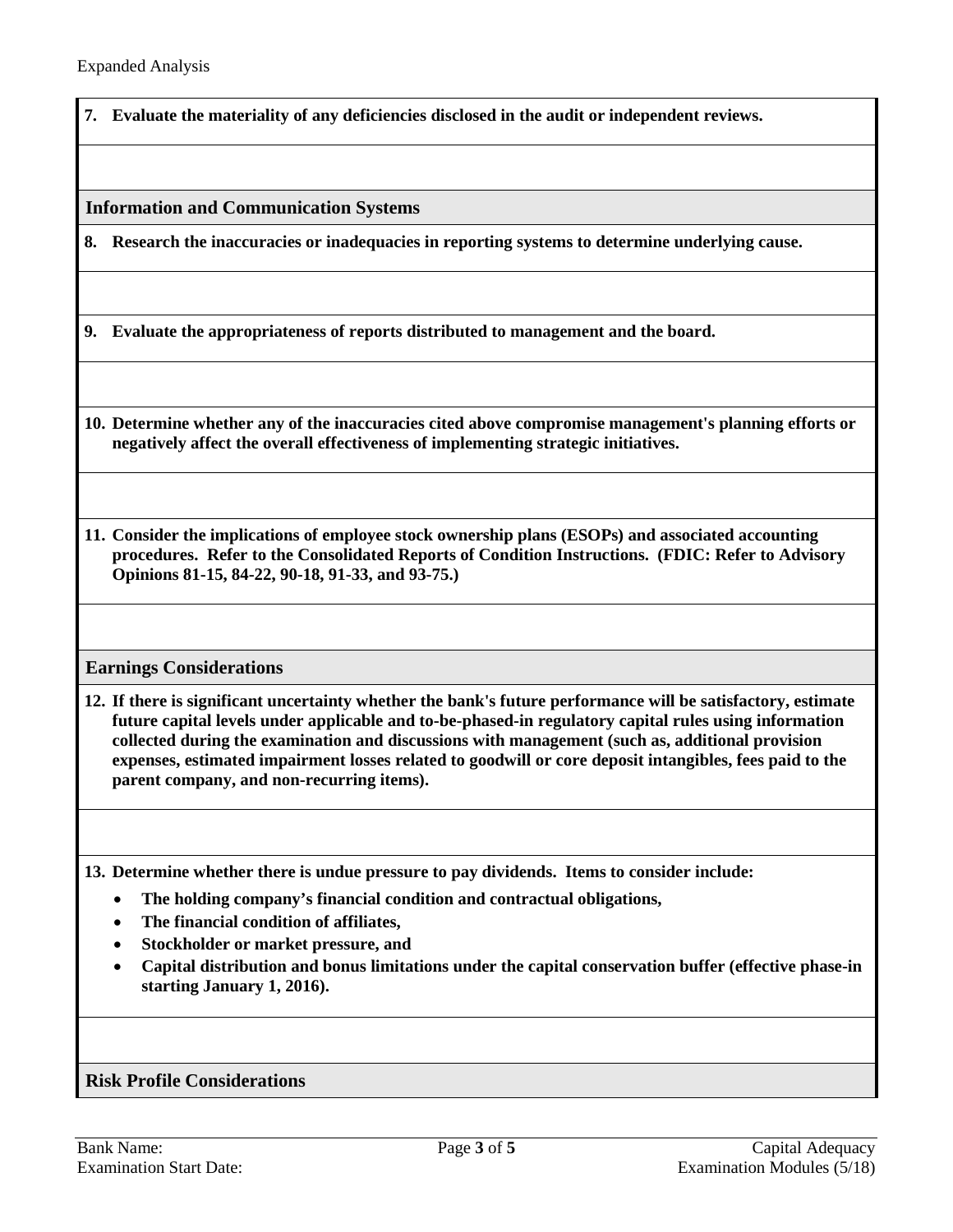- **14. Validate the following calculations if reported compliance with risk-based capital minimums is marginal:**
	- **Risk-weighted assets, and**
	- **Capital ratios.**
- **15. If high levels of off-balance sheet activities exist, review supporting documentation and determine whether management properly monitors these exposures. (Note: Monitoring of concentrations should include contingent liabilities.)**

**16. Assess the adequacy of blanket bond insurance.**

- **17. Review lawsuits (legal opinions or other documentation) that involve the bank or management (focus primarily on cases involving insiders or significant dollar amounts).**
- **18. If capital exposure is significant, assess the board and management's capacity to mitigate or remediate the exposure in the near term (such as raising additional capital, selling assets, restructuring the balance sheet, etc.). Prospective capital raises should conform to the criteria mandated in the capital rules.**

*Note: The rules are codified at Title 12 of the Code of Federal Regulations (CFR) for the FRB in Part 217 and codified at Title 12 of the CFR for the FDIC in Part 324.*

**End of Expanded Analysis. If needed, Continue to [Impact Analysis.](#page-4-0)**